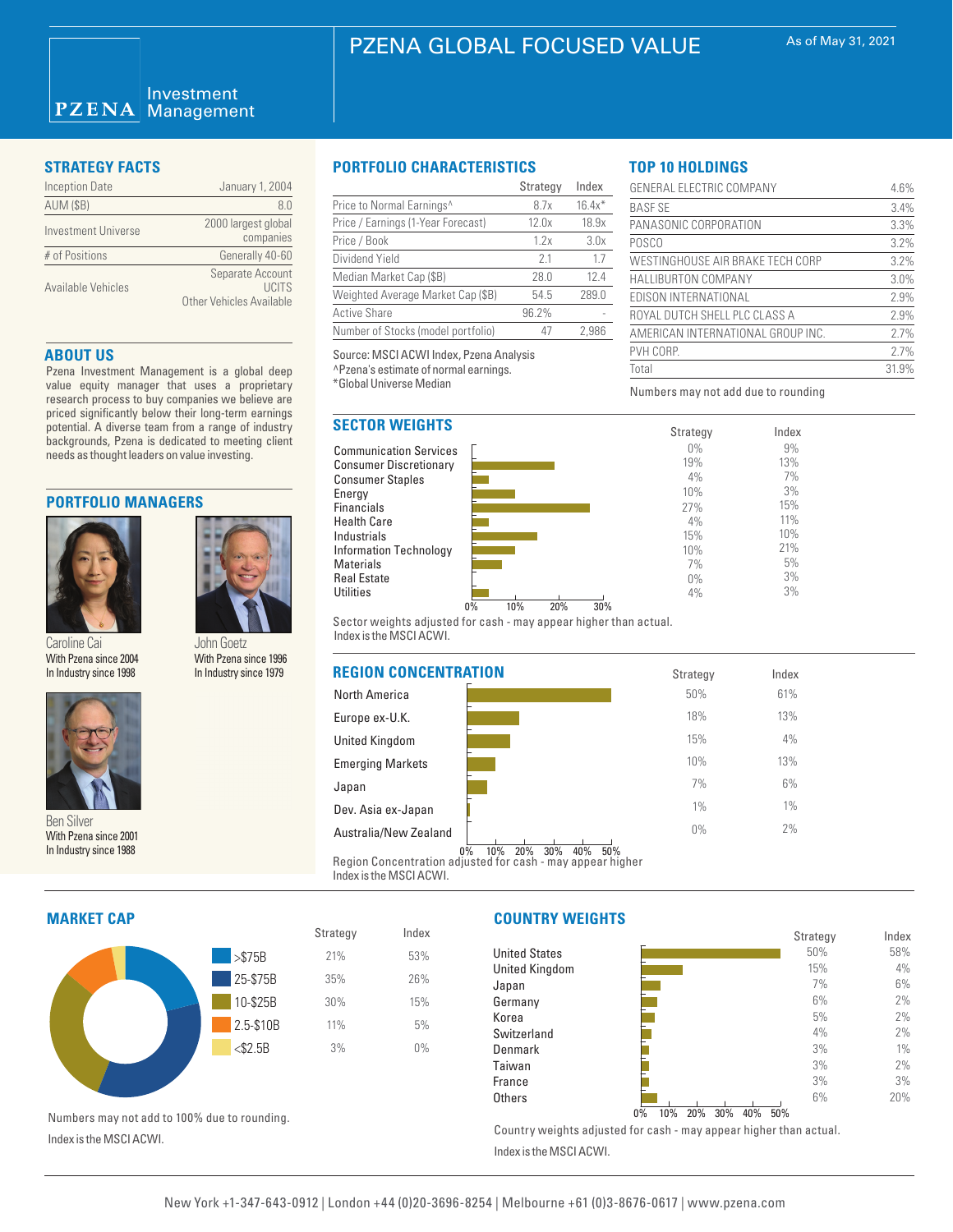

| <b>PERFORMANCE SUMMARY</b>                   |        | 0TD  | YTD   | One<br>Year | Annualized as of May 31, 2021 |              |             |                              |  |
|----------------------------------------------|--------|------|-------|-------------|-------------------------------|--------------|-------------|------------------------------|--|
|                                              | 1M     |      |       |             | Three<br>Year                 | Five<br>Year | Ten<br>Year | Since<br>Inception<br>1/1/04 |  |
| Pzena Global Focused Value Composite - Gross | 4.2%   | 5.8% | 21.8% | 69.3%       | 10.5%                         | 13.2%        | 9.1%        | 6.9%                         |  |
| Pzena Global Focused Value Composite - Net   | 4.1%   | 5.7% | 21.6% | 68.6%       | $9.9\%$                       | 12.6%        | 8.5%        | 6.2%                         |  |
| MSCI ACWI Index                              | .6%    | 6.0% | 10.8% | 41.8%       | 13.9%                         | 14.2%        | 9.6%        | 8.3%                         |  |
| MSCI ACWI Value Index                        | 3.1%   | 6.2% | 15.6% | 41.9%       | 8.6%                          | 9.9%         | 6.9%        | 6.8%                         |  |
| $\sim$ $\sim$ $\sim$ $\sim$ $\sim$<br>.      | $\sim$ |      |       |             |                               |              |             |                              |  |

Past performance is not indicative of future results. See Disclosures Section.

| <b>CALENDAR YEAR RETURNS</b>                 | 2004     | 2005  | 2006  | 2007     | 2008     | 2009     | 2010  | 2011     | 2012  | 2013  | 2014    |
|----------------------------------------------|----------|-------|-------|----------|----------|----------|-------|----------|-------|-------|---------|
| Pzena Global Focused Value Composite - Gross | 20.0%    | 17.6% | 20.0% | $-9.8\%$ | $-48.7%$ | 40.1%    | 12.0% | $-12.7%$ | 22.0% | 40.0% | 0.3%    |
| Pzena Global Focused Value Composite - Net   | 18.7%    | 16.6% | 19.2% | $-10.4%$ | $-49.1%$ | 39.1%    | 11.1% | $-13.3%$ | 21.3% | 39.2% | $-0.3%$ |
| MSCI ACWI Index                              | 15.2%    | 10.8% | 21.0% | 11.7%    | $-42.2%$ | 34.6%    | 12.7% | $-7.4%$  | 16.1% | 22.8% | 4.2%    |
| MSCI ACWI Value Index                        | 19.1%    | 10.8% | 25.6% | 6.7%     | $-41.5%$ | 31.7%    | 10.2% | $-7.3\%$ | 15.6% | 22.4% | 2.9%    |
|                                              |          |       |       |          |          |          |       |          |       |       |         |
|                                              | 2015     | 2016  | 2017  | 2018     | 2019     | 2020     |       |          |       |       |         |
| Pzena Global Focused Value Composite - Gross | $-5.7\%$ | 12.8% | 25.1% | $-16.8%$ | 23.6%    | 3.7%     |       |          |       |       |         |
| Pzena Global Focused Value Composite - Net   | $-6.3%$  | 12.1% | 24.4% | $-17.2%$ | 23.0%    | 3.2%     |       |          |       |       |         |
| MSCI ACWI Index                              | $-2.4\%$ | 7.9%  | 24.0% | $-9.4\%$ | 26.6%    | 16.3%    |       |          |       |       |         |
| MSCI ACWI Value Index                        | $-6.3%$  | 12.6% | 18.3% | $-10.8%$ | 20.6%    | $-0.3\%$ |       |          |       |       |         |

Past performance is not indicative of future results. See Disclosures Section.

### **PORTFOLIO COMMENTARY AS OF MARCH 31, 2021**

Global markets continued to power ahead in the first quarter, led by strong performance from the value cohort. As investors remain fixated on a post-COVID-19 world, cyclical stocks have remained in favor. Given the attractive environment for value, our portfolio significantly outperformed both the broad and value indices.

The major contributors were General Electric (US industrial conglomerate), Lenovo Group (Chinese PC company), and Volkswagen AG (auto manufacturer). GE benefited from better-than-expected free cash flow generation and optimism on a recovery in its lucrative jet engine business once air travel rebounds. Lenovo moved higher as the company continued to post solid growth and margins in its PC segment. Volkswagen shares advanced on the back of its "Power Day" event that highlighted its battery capabilities, which should position it as a leader in electric vehicles. The stock was also helped by reports indicating VW might be interested in listing its Porsche brand via an IPO.

Only two stocks, Credit Suisse and Viatris, suffered notable share price declines. Credit Suisse shares fell sharply after announcing a large loss related to its prime brokerage relationship with Archegos Capital Management, the troubled family office. We have engaged with management and are closely monitoring the situation. Generic drug manufacturer Viatris (formerly Mylan) shares were down after issuing weak guidance and reporting a substantial earnings miss, reflecting a larger-than-expected sales decline, as well as elevated restructuring charges.

We added to our holdings in Edison International (California regulated utility), Travis Perkins (UK builder merchant), and Michelin (tire manufacturer), and trimmed our exposure to Lenovo on strength, and Italian lender Unicredit. We also fully exited our stake in Japanese oil & gas company Inpex, and sold shares in China Resources Power, as our view of the company's longer-term plans in a decarbonized world has shifted.

The portfolio remains heavily weighted in recovering cyclicals (energy, financials, consumer discretionary, and industrials), as well as in companies undergoing significant restructurings that should provide upside to longer term earnings.■